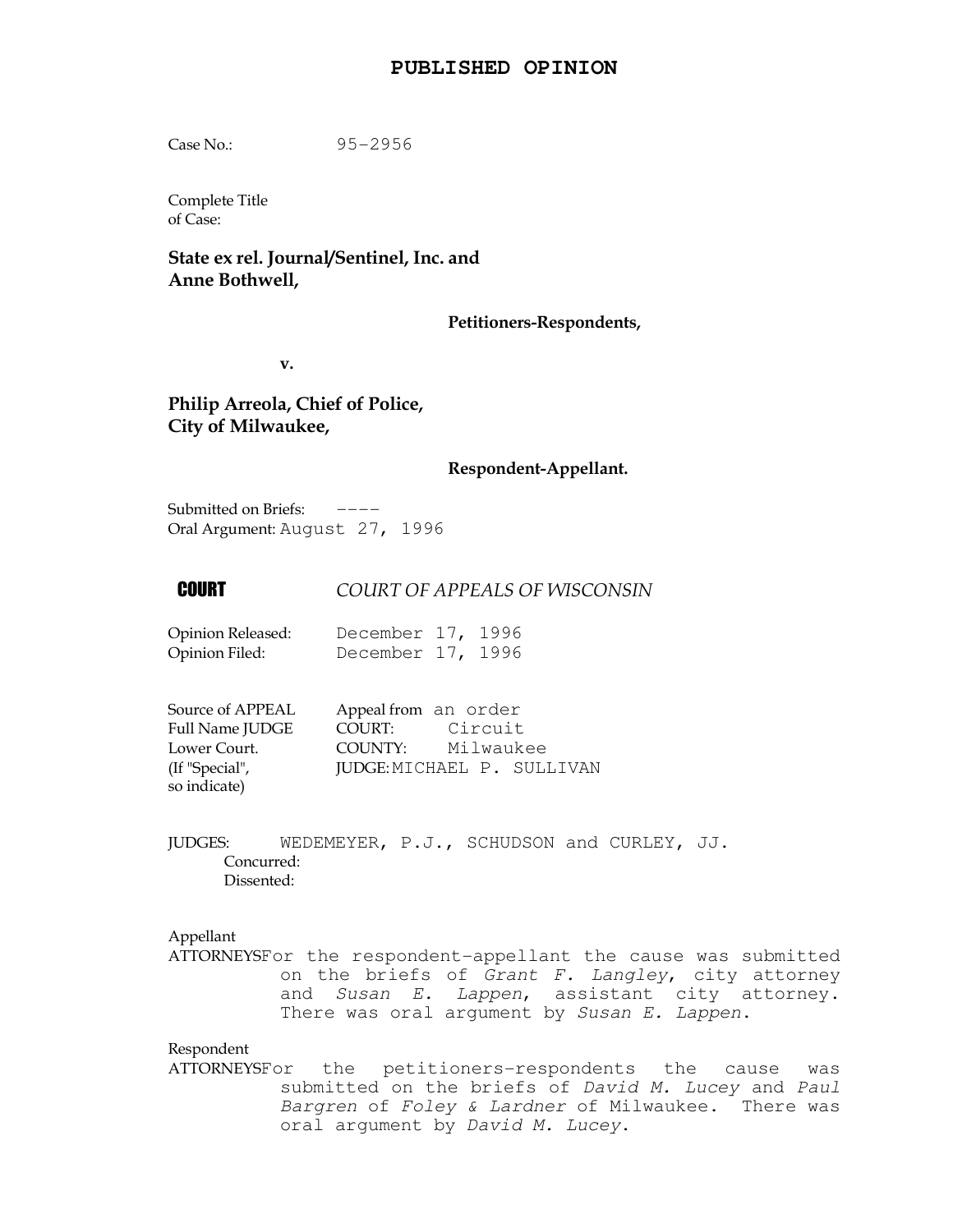# COURT OF APPEALS DECISION DATED AND RELEASED

December 17, 1996

A party may file with the Supreme Court a petition to review an adverse decision by the Court of Appeals. See § 808.10 and RULE 809.62, STATS.

# **NOTICE**

This opinion is subject to further editing. If published, the official version will appear in the bound volume of the Official Reports.

No. 95-2956

# STATE OF WISCONSIN IN COURT OF APPEALS

State ex rel. Journal/Sentinel, Inc. and Anne Bothwell,

Petitioners-Respondents,

v.

Philip Arreola, Chief of Police, City of Milwaukee,

Respondent-Appellant.

 APPEAL from an order of the circuit court for Milwaukee County: MICHAEL P. SULLIVAN, Judge. Affirmed in part and modified in part.

Before Wedemeyer, P.J., Schudson and Curley, JJ.

 WEDEMEYER, P.J. Police Chief Philip Arreola and the City of Milwaukee (hereinafter referred to collectively as "the City") appeal from an order issuing a writ of mandamus requiring the City to release certain police documents pursuant to an open records request made by a Journal/Sentinel, Inc. reporter. The City claims the trial court erred in issuing the writ because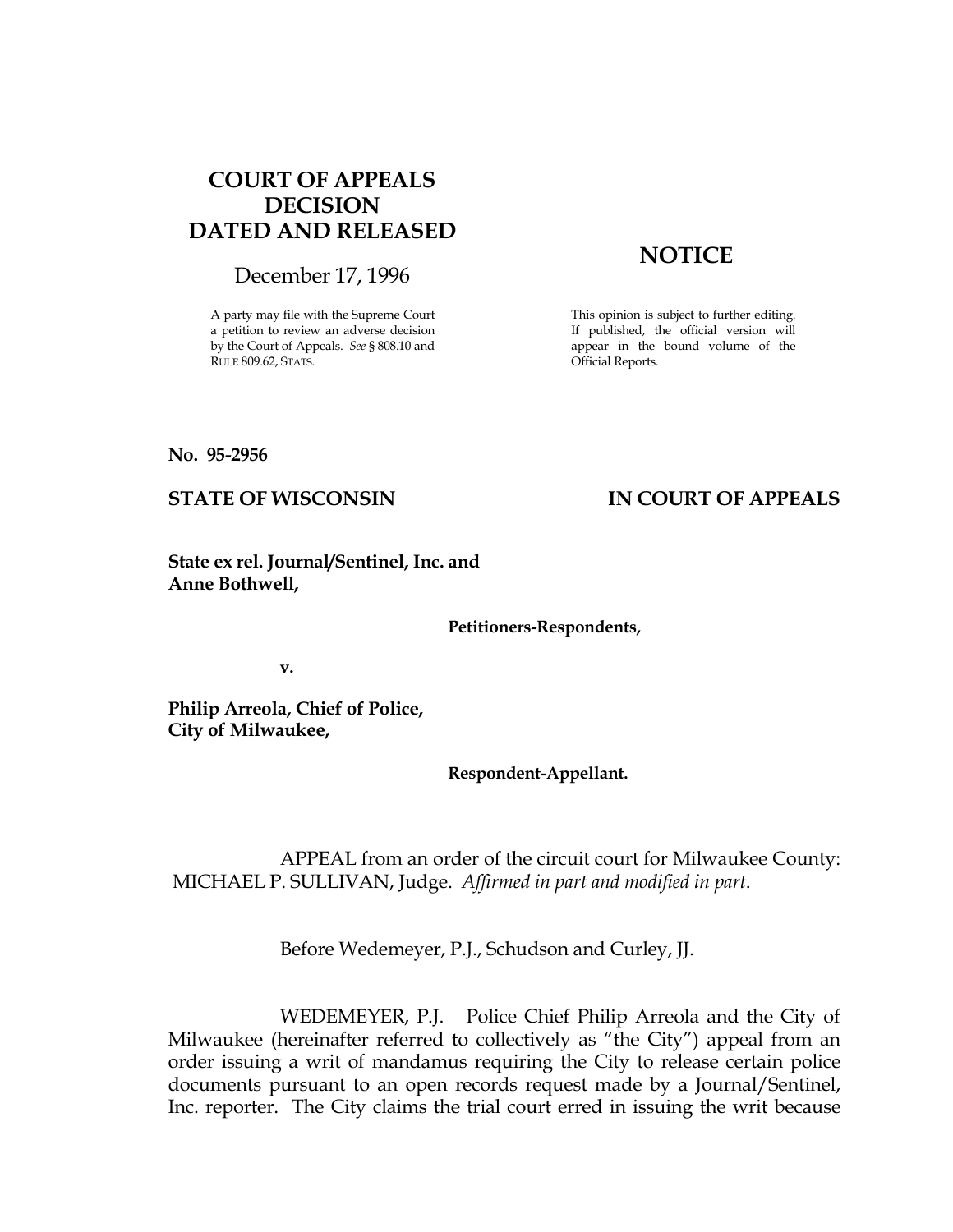the requested records involve officer personnel records and, therefore, should not be released on public policy grounds. Because the right of the public to have access to the majority of these records outweighs any public policy concerns raised by the City, we affirm in part; and because some of the concerns raised by the City outweigh the public's right to access certain portions of the requested records, we modify the order in part.

# I. BACKGROUND

 Anne Bothwell, reporter for Journal/Sentinel, Inc., in letters dated September 27, 1994, and September 29, 1994, made an open records request for certain information from the Milwaukee Police Department. Specifically, Bothwell requested:

> Copies of the reports filled out every time a police officer discharges his or her weapon, from 1990 to date, and from 1980 to 1985.

> I understand the department has recently created a "use of deadly force" report. I would like copies of each report that has been filed since the document was created.

> I also realize that, prior to the creation of the "use of deadly force" report, officers who discharged their weapons were required to file a report on the incident. I'd like a copy of each report filed to document those incidents.

And in the alternative, Bothwell requested:

 Also, if my request for the reports detailing discharges of weapons and use of deadly force are [sic] denied, please provide me with the following information for each year from 1980 to 1985, and from 1990 to the present: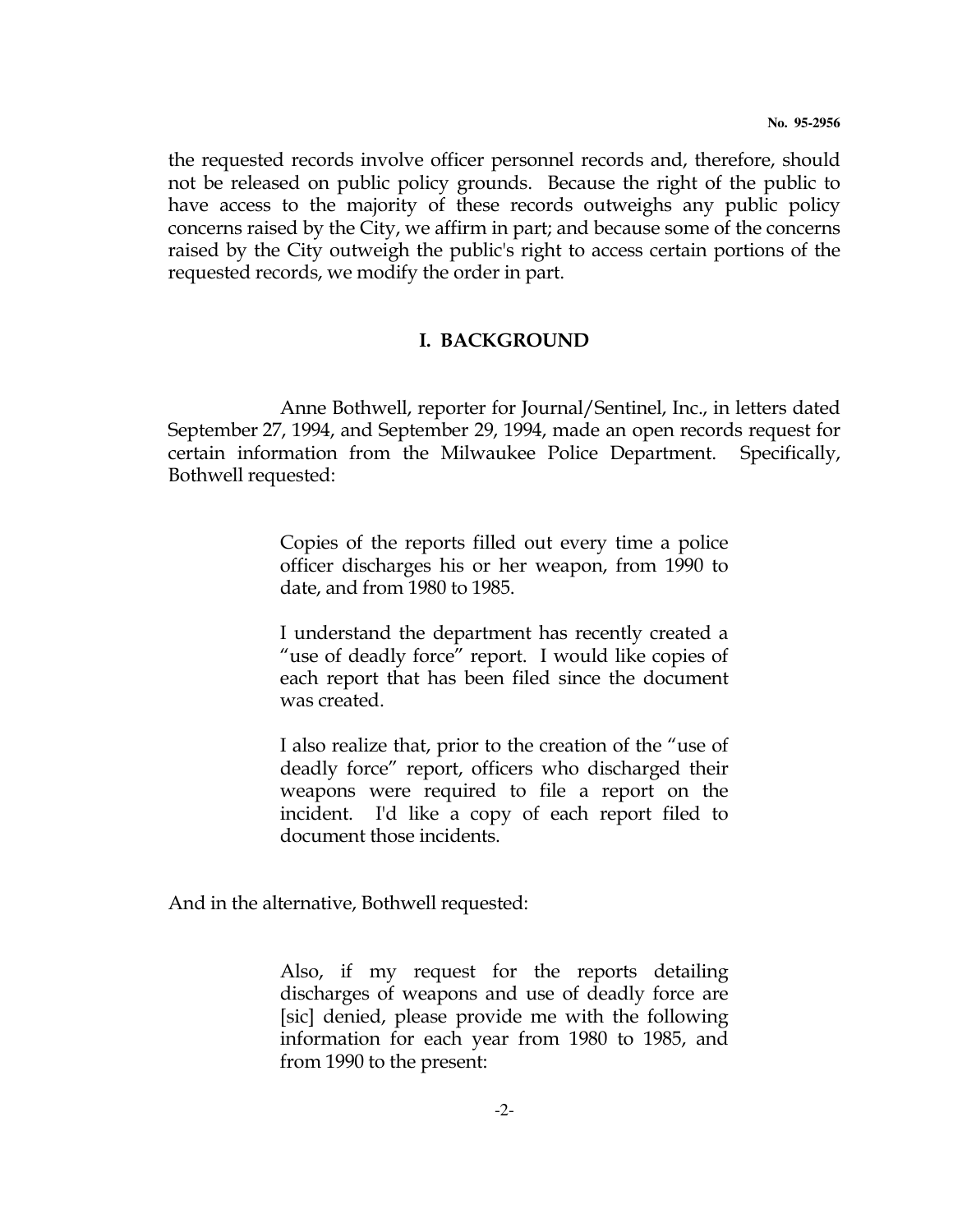-The number of times police officers discharged their weapons

 -The number of times those discharges resulted in a person being struck by gunfire

-The number of times those shootings were fatal

 -The number of times those discharges resulted in an animal being struck

 -The number of times those discharges were determined to be accidental

-The date, time and location of each occurrence

 -The name, age, address, race and sex of each person who was shot

 -The name, age, sex, race, and length of service with the department of the officer whose weapon was discharged.

 -A brief description of the circumstances under which each weapons discharge occurred.

 The police records custodian denied both of Bothwell's requests by letters dated October 14, 1994, and January 4, 1995. The denial letters indicated that this information would not be released, stating in pertinent part:

> Please be advised that your request for copies of the aforementioned reports is denied. These are pending ongoing administrative internal personnel matters.

> Open or closed personnel reports and investigations are not subject to disclosure pursuant to the Open Records Act.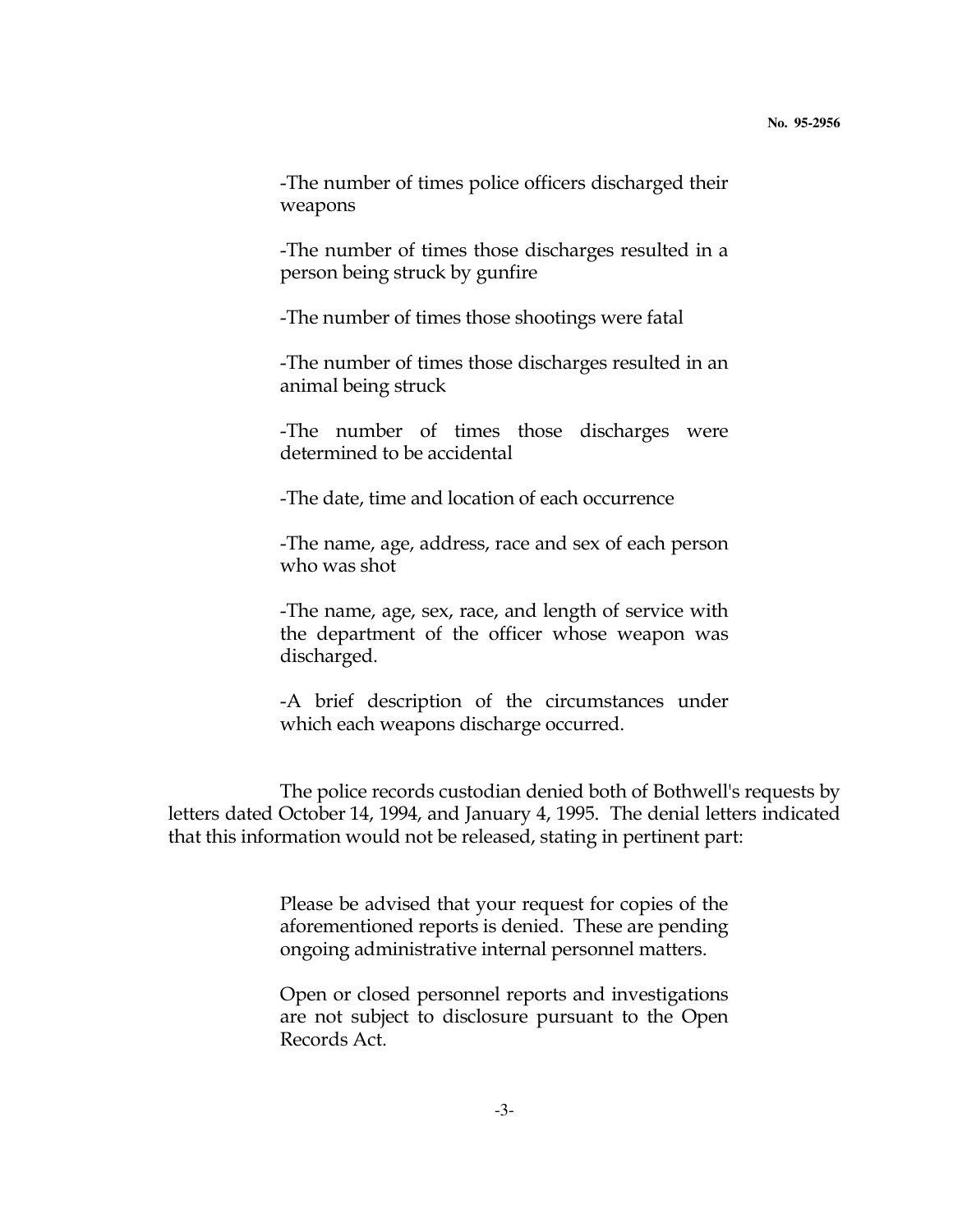The Milwaukee Police Department's ability to conduct thorough confidential internal investigations, including the gathering of statements from members of the Department as a condition of their employment would be seriously hampered by disclosure of such investigations....

 In addition, we are denying disclosure as in the case of the Village of Butler v. Cohen, 163 Wis. 2d 819, 472 N.W. 2d 579 (Ct. App. 1991). The following are specific policy reasons for nondisclosure of personnel-related material, in that disclosure would: (1) Run counter to the legislature's recognition in sec. 19.85(1) Stats., of the need to keep personnel records confidential, to maintain the reputational and privacy interests of the employee; (2) Give the requester greater access to the records than the employee; (3) Subvert the municipalities' policy of ensuring employees opportunities for satisfying careers and fair treatment based on value of service; (4) Impinge upon the officers' ability to have and retain competent personnel; (5) Prevent a reviewer from making candid assessments of an officer; and (6) Run counter to the municipalities' interests in maintaining the confidentiality of its personnel records which are closed under sec. 230.13(5) Stats.

 We are further denying disclosure because sec. 103.13(2) Stats., indicates that this information should only be turned over upon the request of the employee or pursuant to a waiver by the employee. Release of this information without a waiver would thwart the public policy of nondisclosure contained in sec. 103.13(2). In addition, the State has closed similar records of state employee discipline pursuant to sec. 230.13(5) Stats. We believe that, by analogy, this is also indicative of public policy justifying their confidentiality. Federal common law has further established that these records are confidential. See Ballard v. Terrek, 56 F.R.D. 45 (E.D. Wis. 1972).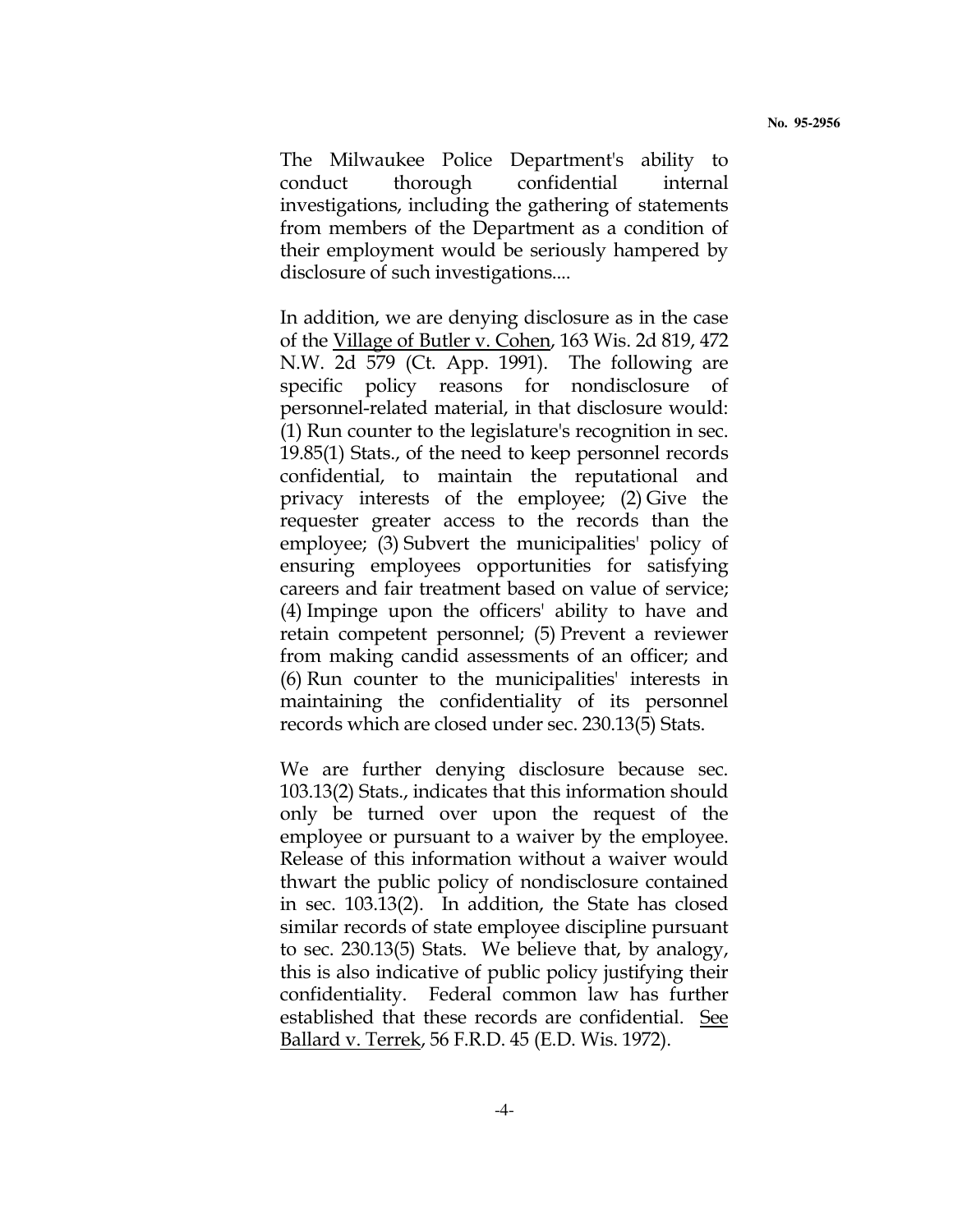The City denied Bothwell's alternate records request as well, stating:

 With regards to your request for statistical information, please be advised that your request for a copy of this information as afore described is denied. Pursuant to ss  $19.35(1)(L)$ , "... this subsection does not require an authority to create a new record by extracting information from existing records and compiling the information in a new format."

 On January 17, 1995, Journal/Sentinel, Inc. and Bothwell filed a petition for a writ of mandamus with the Circuit Court. The City moved to quash the petition, but this motion was denied. The trial court held several hearings regarding the petition, conducted an in camera review of a sampling of the requested records, and eventually issued the writ. Specifically, the writ ordered that the City provide Bothwell with:

- a.A copy of each report filed every time a police officer discharges his or her weapon, from 1990 to date, and from 1980 to 1985.
- b.If different, any other report on the use of deadly force for the same time periods.
- c.If different, any other report filed by an officer who discharged his or her weapon concerning said discharge for the same time periods.
- d.All reports summarizing or detailing discharges of weapons or other use of deadly force for the periods 1980 to 1985 and 1990 to present which contain all or parts of the following information:

(1)The number of times police officers discharged their weapons.

(2)The number of times these discharges resulted in a person being struck by gunfire.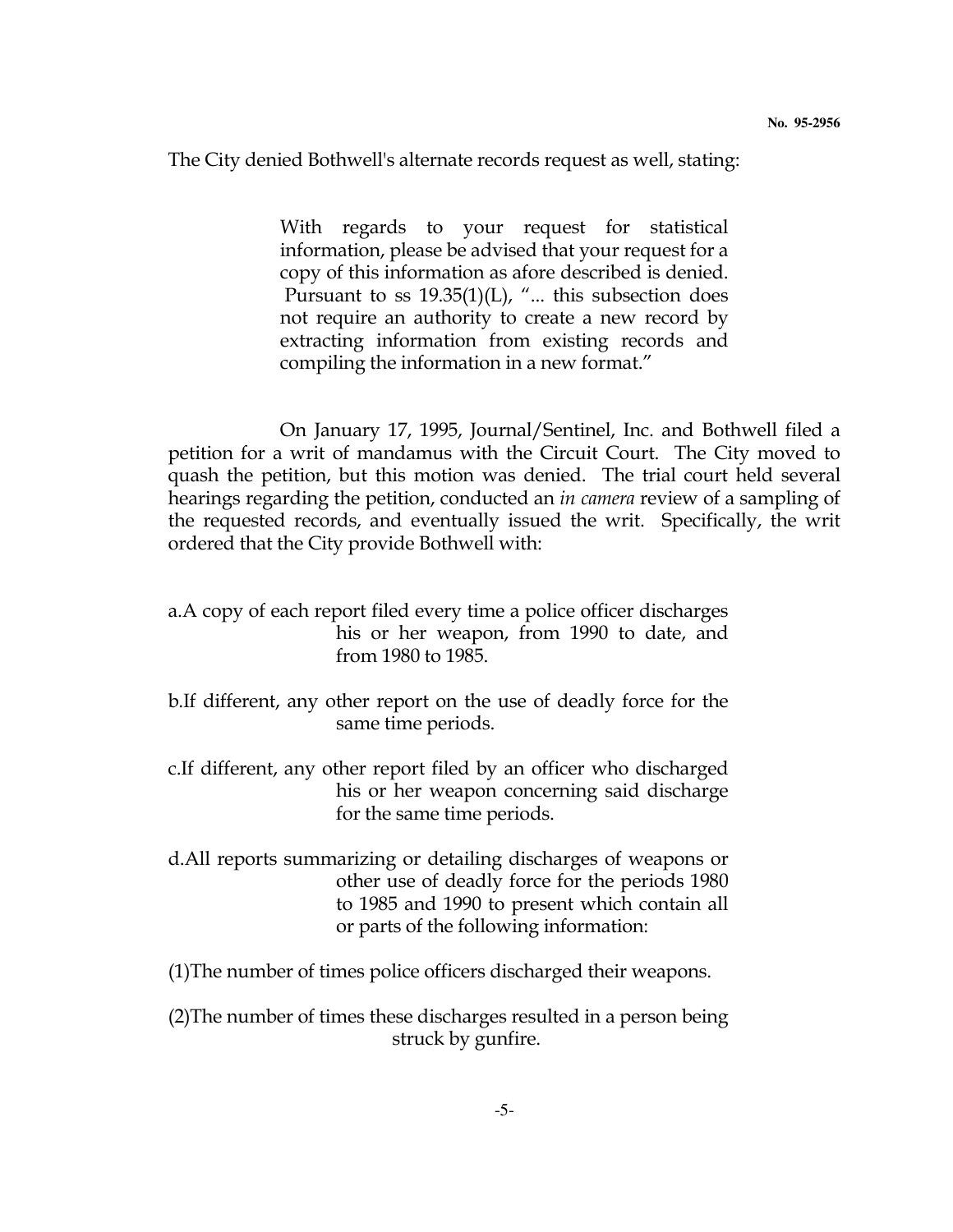(3)The number of times those discharges were fatal.

- (4)The number of times those discharges resulted in an animal being struck.
- (5)The number of times those discharges were determined to be accidental.

(6)The date, time and location of each such occurrence.

- (7)The name, age, address, race and sex of each person who was injured as a result thereof.
- (8)The name, age, address, race, sex and length of service of the officer of the Department whose weapon was discharged.
- (9)A brief description of the circumstances under which each such weapon discharge occurred.
- e.To the extent the records reflect the identity of a person outside the Milwaukee Police Department who provided information to the Milwaukee Police Department on the subjects requested and who requested, at the time of providing such information, that his or her identity be kept confidential, the information pertaining to such person may be expunged prior to production.

The City now appeals.

## II. DISCUSSION

 The City claims the records requested involve documents generated and maintained solely for the purposes of personnel evaluation and discipline. As a result, the City maintains that public policy concerns outweigh the general right of the public to have access to these records. In response,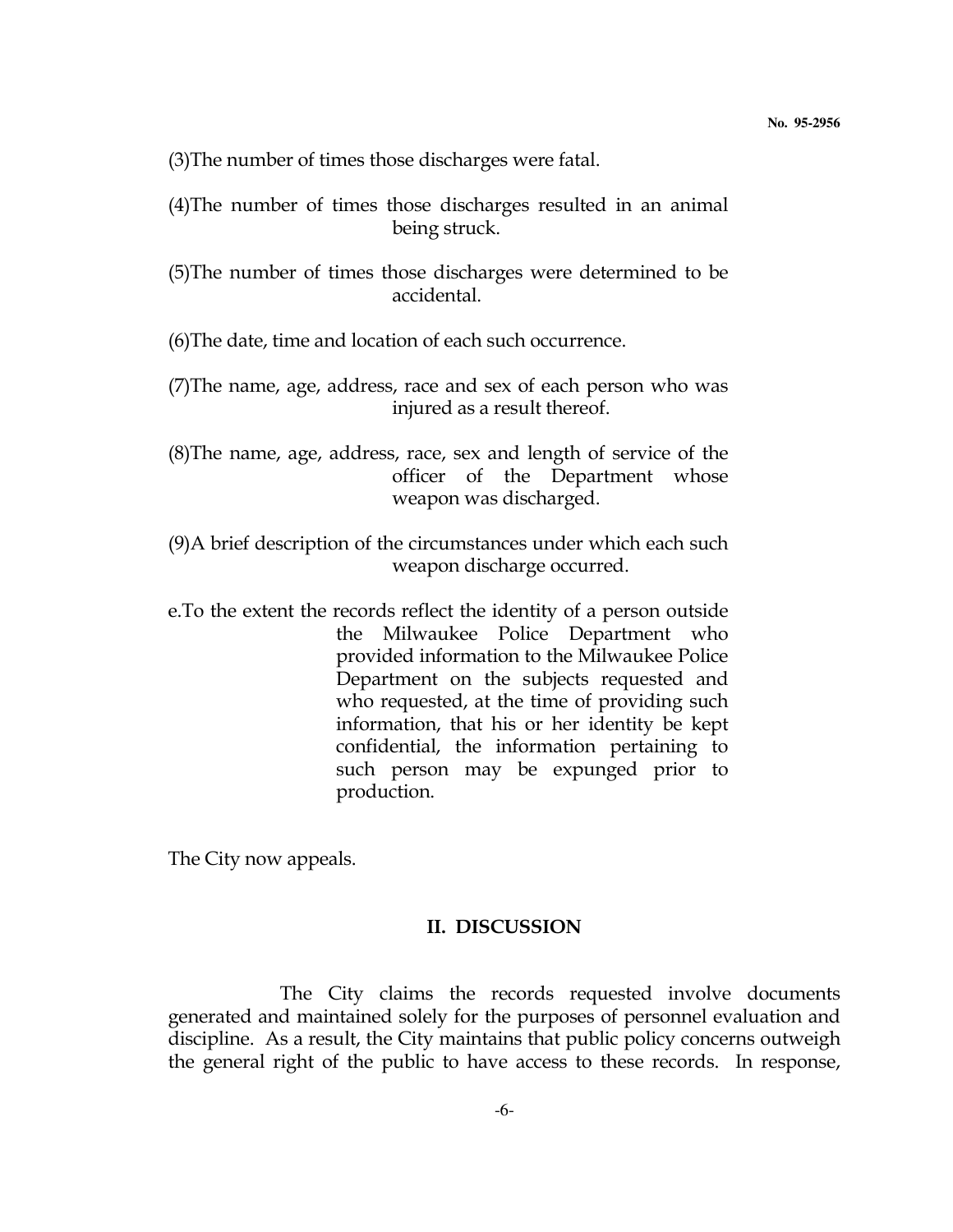Journal/Sentinel, Inc. and Bothwell claim that the records are not personnel records and that the public's right to access this information outweighs any public policy concerns. The trial court ruled:

> Okay, well, there is no more awesome power exercised by government than that of the police. The police have literally the power of life and death over citizens they are to protect, but the power of the police in our republic is limited. Ours is a representative form of government, and in recognition of that fact, the Wisconsin legislature has said at Section [19.31] of the ... Wisconsin statutes that ... "In recognition of the fact that a representative government is dependent upon an informed electorate, it's declared to be the public policy of this State that all persons are entitled to the greatest possible information regarding the affairs of government and the official acts of those officers and employees who represent them." ... "To that end, Sections [19.32 to 19.37] shall be construed in every instance with a presumption of complete public access consistent with the conduct of governmental business. The denial of public access generally is contrary to public interest and only in an exceptional case may access be denied."...

> Now, this public policy statement must apply, I think, with utmost vigor to the situation at hand where the information sought concerns the police exercise of its most extreme power, the use of deadly force.... [Y]ou can't take a matter like police discharging its weapons and call it personnel records and hide it from the public. I just don't think that's right. The police chief, then, has to either make those records available to a reasonable extent or he has to create some other records that the public has access to so the public knows whose firing the weapons, who is firing them, when they are being fired, and the general circumstances around them....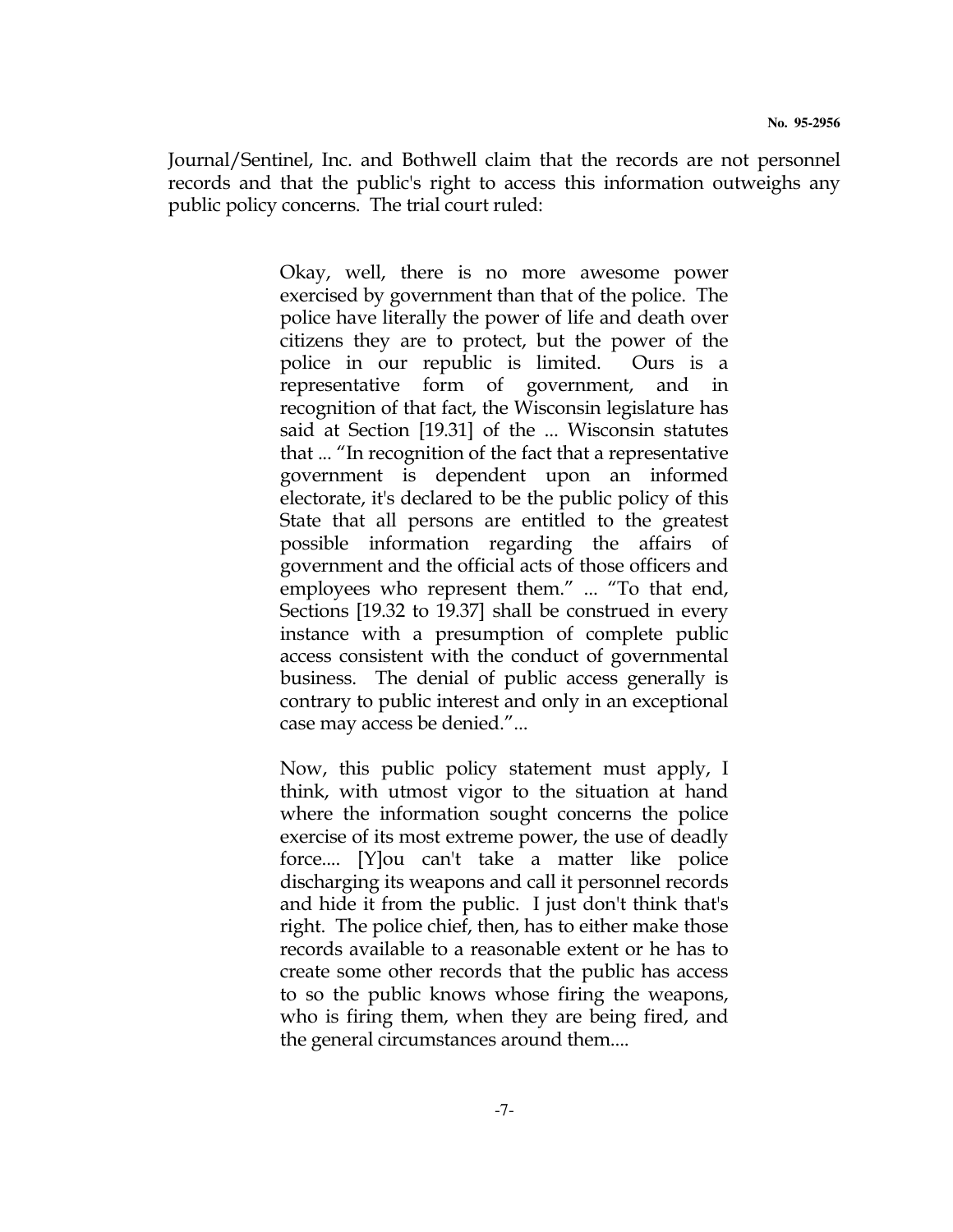... Generally, you should deny access to the personnel files, but here there is no other way, it seems, for the public to know what's happening with the firing of weapons in this city, and I think the public in this city has an overriding concern in having that information available to it, and it overrides, unfortunately, the chief's interest in keeping his personnel files private....

 ... I have to agree with the plaintiff in this case, and I will issue the writ of mandamus and make that writ absolute on the points that you have requested, that is, the P-10 information where it is available, any statistical data that the department has concerning these things and before the P-10 information was extant, the old  $PI - old PI - 4$  form.[1] That is the order of the Court.

 The review in this case involves interpretation of statutes as applied to undisputed facts. Accordingly, we will apply the *de novo* standard of review. Bitters v. Milcut, Inc., 117 Wis.2d 48, 49, 343 N.W.2d 418, 419 (Ct. App. 1983).

 According to the open records law, § 19.31, STATS., "shall be construed in every instance with a presumption of complete public access, consistent with the conduct of governmental business." See also §§ 19.32-.37, STATS. Case law construing this statute provides, "'The general presumption ... is that public records shall be open to the public unless there is a clear statutory exception, unless there exists a limitation under the common law, or unless there is an overriding public interest in keeping the public record confidential.'"

 $\overline{a}$ 

<sup>&</sup>lt;sup>1</sup> These forms are also known as "In the Matter of" forms and "Use of Force" forms. The "matter of" forms, used prior to the middle of 1993, are simply a narrative description of the event at issue, a recounting of the investigating officers' findings, and a conclusion by the supervisor as to what actions should be taken with respect to the officer who discharged the weapon. The "use of force" reports, which replaced the earlier documents, include both a pre-printed form with space for a description of the incident, the location, the officers involved, the suspect and the witnesses. These forms also provide a narrative detailed description of the incident with a specific place for the commanding officer's recommendation.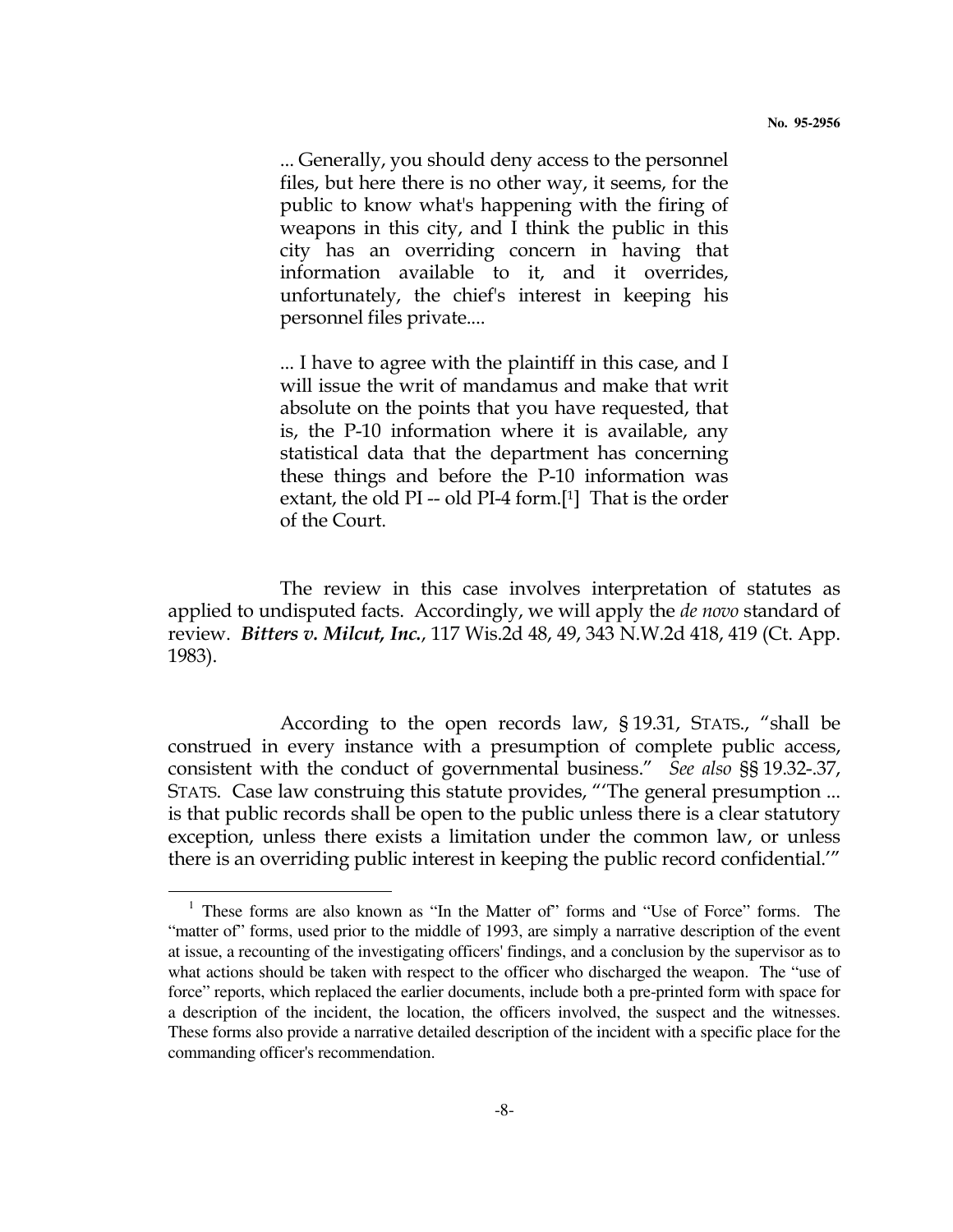Mayfair Chrysler-Plymouth, Inc. v. Baldarotta, 162 Wis.2d 142, 156, 469 N.W.2d 638, 643 (1991). The instant case primarily presents an issue with respect to the third factor.

 Although both parties spend a significant amount of time attempting to label the requested records as "personnel records" or as records that are not considered personnel records, this categorization is not dispositive. Even if these records are construed to be personnel records, they are not automatically exempt from disclosure. The issue of whether records which are labelled "personnel" should be disclosed has been addressed repeatedly in the case law. In *Village of Butler v. Cohen*, 163 Wis.2d 819, 472 N.W.2d 579 (Ct. App. 1991), this court held that public policy favoring nondisclosure of personnel records outweighed the presumption of disclosure. Similarly, in Pangman & Associates v. Stigler, 161 Wis.2d 828, 839, 468 N.W.2d 784, 788 (Ct. App. 1991), and in *Pangman & Associates, S.C. v. Zellmer*, 163 Wis.2d 1070, 1083, 473 N.W.2d 538, 543 (Ct. App. 1991), requests for personnel records of police officers made pursuant to the open records law were denied and the records were not released.

 None of these cases, however, stands for the proposition that records categorized as "personnel" records are entitled to a blanket exemption from disclosure. This issue—whether all disciplinary or personnel records of public employees are exempted from the open records law—was specifically addressed and decided by our supreme court in *Wisconsin Newspress, Inc. v.* Sheboygan Falls School District, 199 Wis.2d 769, 546 N.W.2d 143 (1996). In Wisconsin Newspress, our supreme court rejected the notion that all disciplinary or personnel records of public employees are entitled to a blanket exemption from the open records law. *Id.*, 199 Wis.2d at 775, 546 N.W.2d at 145. The court held that whether personnel records are subject to disclosure must be examined on a case-by-case basis. Id. at  $781, 546$  N.W.2d at 147. Here, the City conceded that personnel records are not automatically exempt from disclosure during oral argument, but nonetheless suggests that the City's interests in not disclosing this information outweighs the public's interest in accessing the requested information.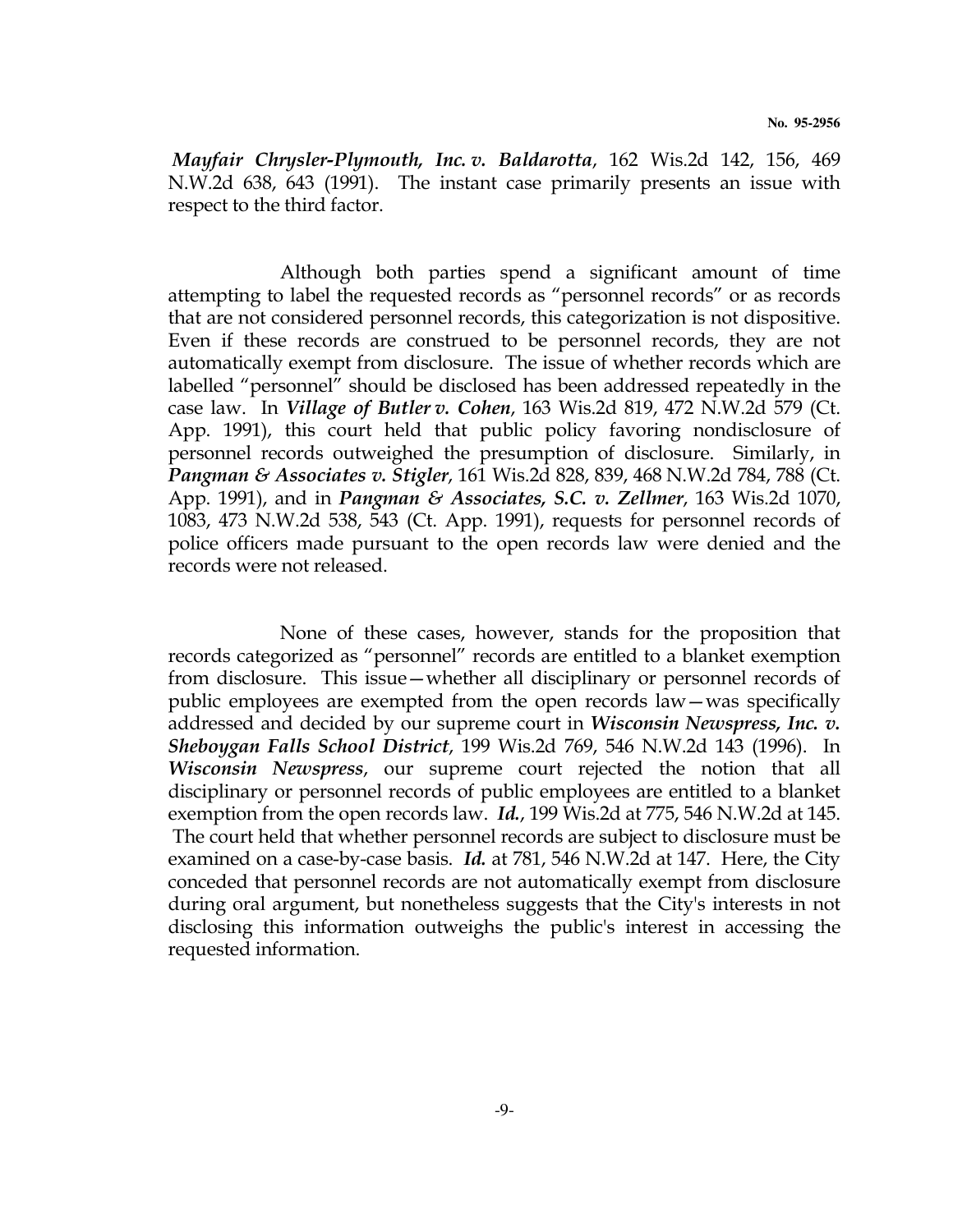In reviewing the instant case, we apply a balancing test to determine whether the City is correct.<sup>2</sup> Id. We must determine whether the public policies favoring disclosure, including the presumption of openness as described in § 19.31, STATS., are outweighed by the public policies favoring nondisclosure, id. at 782, 546 N.W.2d at 148, such as those raised by the City: (1) disclosure would adversely affect the police department's ability to conduct effective investigations; (2) disclosure would impinge on officers' reputational and privacy interests; (3) disclosure would give the requester greater access to the records than the employee has; (4) disclosure would impinge on the department's ability to attract and retain competent personnel; (5) disclosure would discourage victims and witnesses from providing information. applying the balancing test, we weigh each of these countervailing interests seriatim. 3

 $\overline{a}$ 

*Milwaukee Journal v. Call*, 153 Wis.2d 313, 317, 450 N.W.2d 515, 516 (Ct. App. 1989) (citations omitted). The first step of this test was not challenged—that is, neither party disputes that there is adequate factual support for the trial court's determination that the police record custodian's denial of access was made with the requisite specificity. We concur with this determination. Accordingly, we need to address only the second step of the procedure—the balancing test.

<sup>3</sup> Those countervailing interests raised by the City not specifically addressed in the text of this opinion are summarily rejected for the reasons explained below.

 The City's claim that disclosing these records would affect how a police officer handles a situation involving a firearm is raised for the first time on appeal and, therefore, we need not address it. *Pangman & Assocs., S.C. v. Zellmer*, 163 Wis.2d 1070, 1085, 473 N.W.2d 538, 544 (Ct. App. 1991) ("It is not for ... appellate courts to hypothesize or consider reasons for not permitting inspection which were not presented by the custodian.").

<sup>2</sup> Our review included an *in camera* inspection of the sampling of the requested records. The general procedure set forth for reviewing open records cases involves a two-step procedure:

First, we must decide if the trial court correctly assessed whether the custodian's denial of access was made with the requisite specificity. Second, we determine whether the stated reasons are sufficient to permit withholding, itself a two-step analysis. Here, our inquiry is: (1) did the trial court make a factual determination supported by the record of whether the documents implicate the public interests in secrecy asserted by the custodians and, if so, (2) do the countervailing interests outweigh the public interest in release.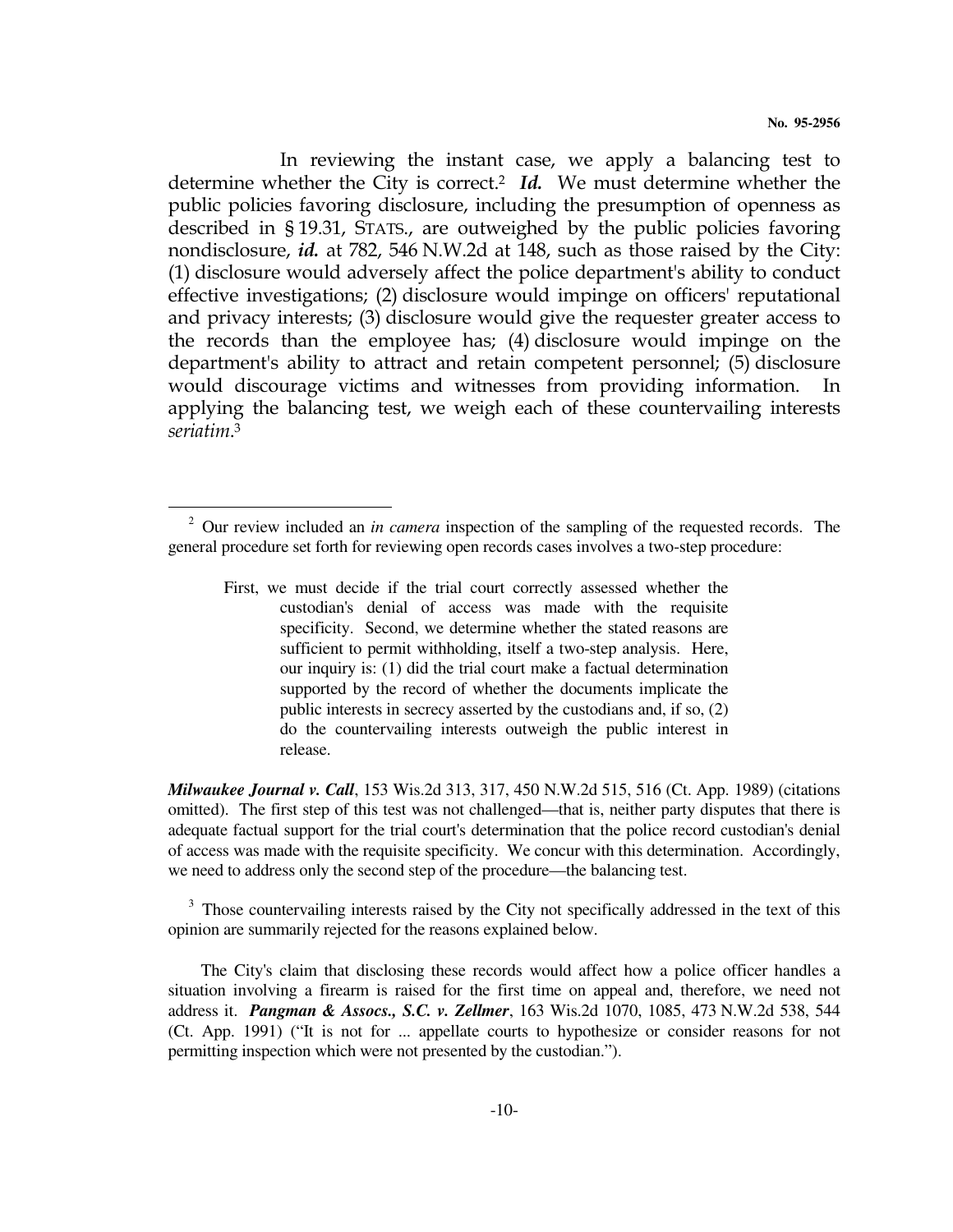We emphasize that the information that is subject to disclosure must be reviewed on a case-by-case basis, and will not be identical in every case. Accordingly, our analysis in the instant case is limited to the case at bar. As challenges to the open records law are presented, the trial court should determine what information is subject to disclosure after an in camera inspection. We emphasize the importance of this procedure and the need to have each case individually examined rather than setting forth any absolutes applicable to all instances of apparent conflict.<sup>4</sup>

 We turn now to an examination of the countervailing interests raised by the City. The City suggests that disclosing the reports would hamper the police department's ability to conduct effective investigations. We are not

#### (..continued)

 In its initial denial, the City raised two additional concerns: (1) that disclosure would run counter to the municipalities' interests in maintaining the confidentiality of its personnel records which are closed under § 230.13(5), STATS.; and (2) that disclosure would violate § 103.13(2), STATS. We conclude that neither justifies withholding the records. First, § 230.13(5), STATS., was repealed and is no longer current law. *See* 1989 Act 31, §§ 2522-24. Second, the City argues that § 103.13(2), STATS., indicates that this information should *only* be turned over upon the request of the employee or pursuant to a waiver by the employee. Although this statute does provide employees with the right to inspect their own personnel records, it does not prohibit the disclosure granted in the instant case.

 We also reject the City's argument that federal law supports withholding of the requested information. The City's argument in this regard rests solely on the *Ballard v. Terrak*, 56 F.R.D. 45 (E.D. Wis. 1972) case. We have previously rejected the applicability of *Ballard*, *see Pangman & Assocs., S.C.*, 163 Wis.2d at 1083-84, 473 N.W.2d at 544, and see no reason for *Ballard* to persuade us here.

 The City's reliance on *Village of Butler v. Cohen*, 163 Wis.2d 819, 472 N.W.2d 579 (Ct. App. 1991), is also misplaced. *Cohen* involved a much different factual scenario than presented in the instant case. The subject records in *Cohen* involved a request for a complete personnel file, not for records solely with respect to deadly force issues. Accordingly, *Cohen* is not controlling in the instant case.

<sup>4</sup> To avoid an opinion that is heavily overwritten, we address only dispositive issues which were specifically raised under the facts presented. We decline to address any and all additional issues that although not raised in the instant case, may surface in future cases. *State v. Blalock*, 150 Wis.2d 688, 703, 442 N.W.2d 514, 520 (Ct. App. 1989) (cases should be decided on the narrowest possible grounds); *see generally,* 1 JOHN H. WIGMORE, EVIDENCE IN TRIALS AT COMMON LAW § 8a at 617 (3d ed. 1983) (discussing avoidance of "overconsideration of every point of law raised in the briefs").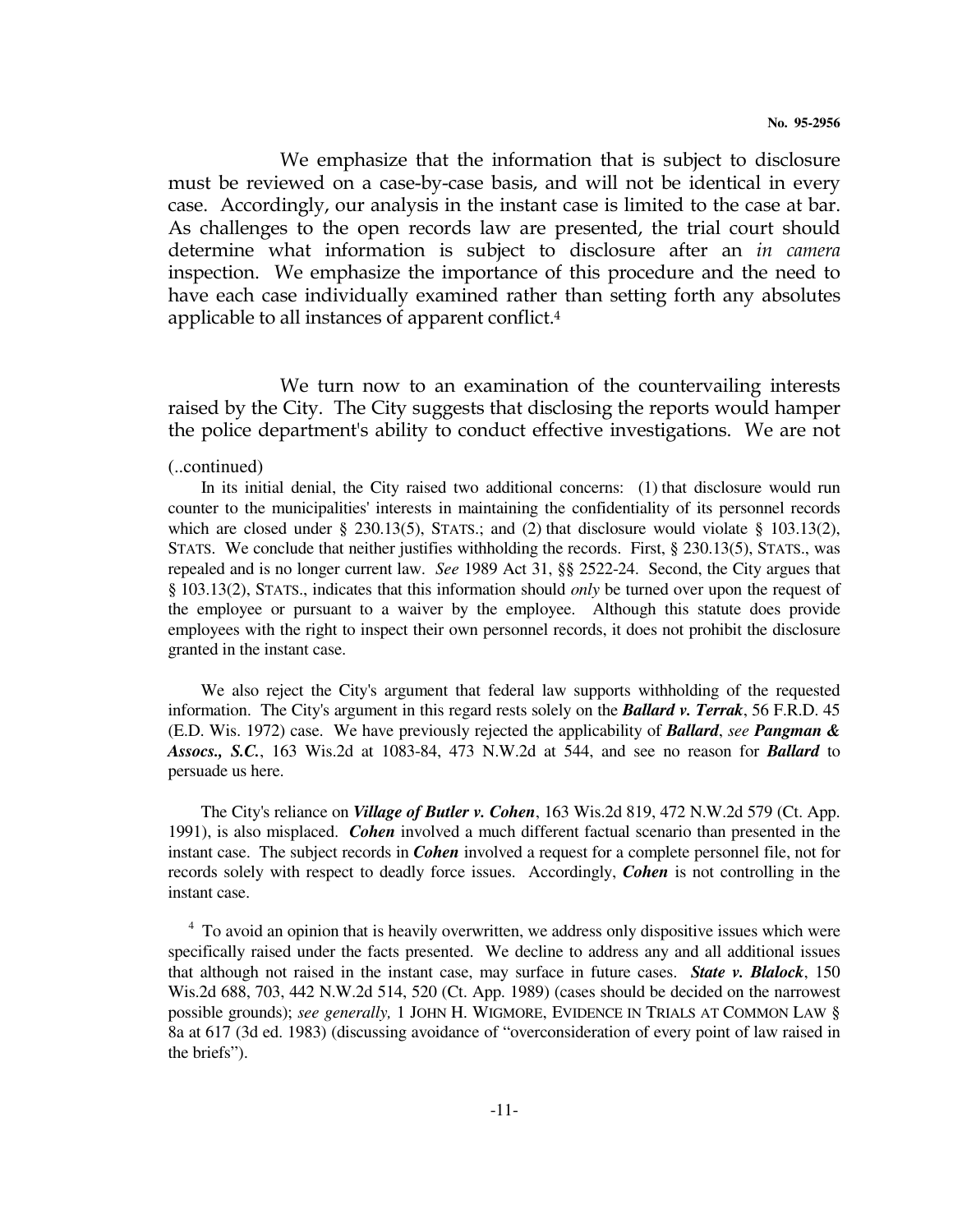persuaded that this concern justifies blanket withholding of all the information requested. First, this concern is countered by the fact that Journal/Sentinel, Inc. (as argued both in its brief and at oral argument) is looking for solely factual information. Factual material gathered in connection with an investigation of police conduct is generally subject to public inspection. See **State ex rel.** Youmans v. Owens, 32 Wis.2d 11, 144 N.W.2d 793 (1966). Further, any impact on investigations if solely factual information is disclosed would be remote. These incidents are occurring in public. Limiting the disclosure to only the facts should not impact on an officer's ability to conduct an investigation.

 This concern, however, may justify withholding certain portions of the documents at issue. The portions of the reports that are not purely factual information may legitimately be withheld in order to maintain the effectiveness of ongoing investigations. That is, any supervisory opinions containing recommendations or concerns made for future action or criticisms of past actions may legitimately be withheld. These portions of the forms, which required supervising officers to render an opinion regarding the investigation should be withheld because supervisors might be less than candid if they know that the documents are subject to public disclosure. Moreover, the need to conduct thorough investigations and maintain the integrity of the investigations relative to supervisory opinions outweighs the presumption that all public records should be disclosed. See Zellmer, 163 Wis.2d at 1082, 473 N.W.2d at 543. Accordingly, with respect to these described portions of the reports, we conclude that the City's concern does outweigh the public's right to access this information. The remaining portions of the requested forms, however, are not impacted by this concern and, therefore, must be made available.

 The City's main argument for blanket withholding is that the officers' reputational and privacy interests need to be protected and that disclosing the requested reports would harm those interests. The City suggests that recent case law demonstrates that our supreme court has placed a high priority on protecting reputational and privacy interests. See Woznicki v. Erickson, 202 Wis.2d 178, 549 N.W.2d 699 (1996).

We do not disagree that *Woznicki*, which held that the open records law does not provide a blanket exemption for public employee personnel records, emphasized the importance of protecting an individual's privacy and reputational interests. Id. at 180-81, 549 N.W.2d at 700.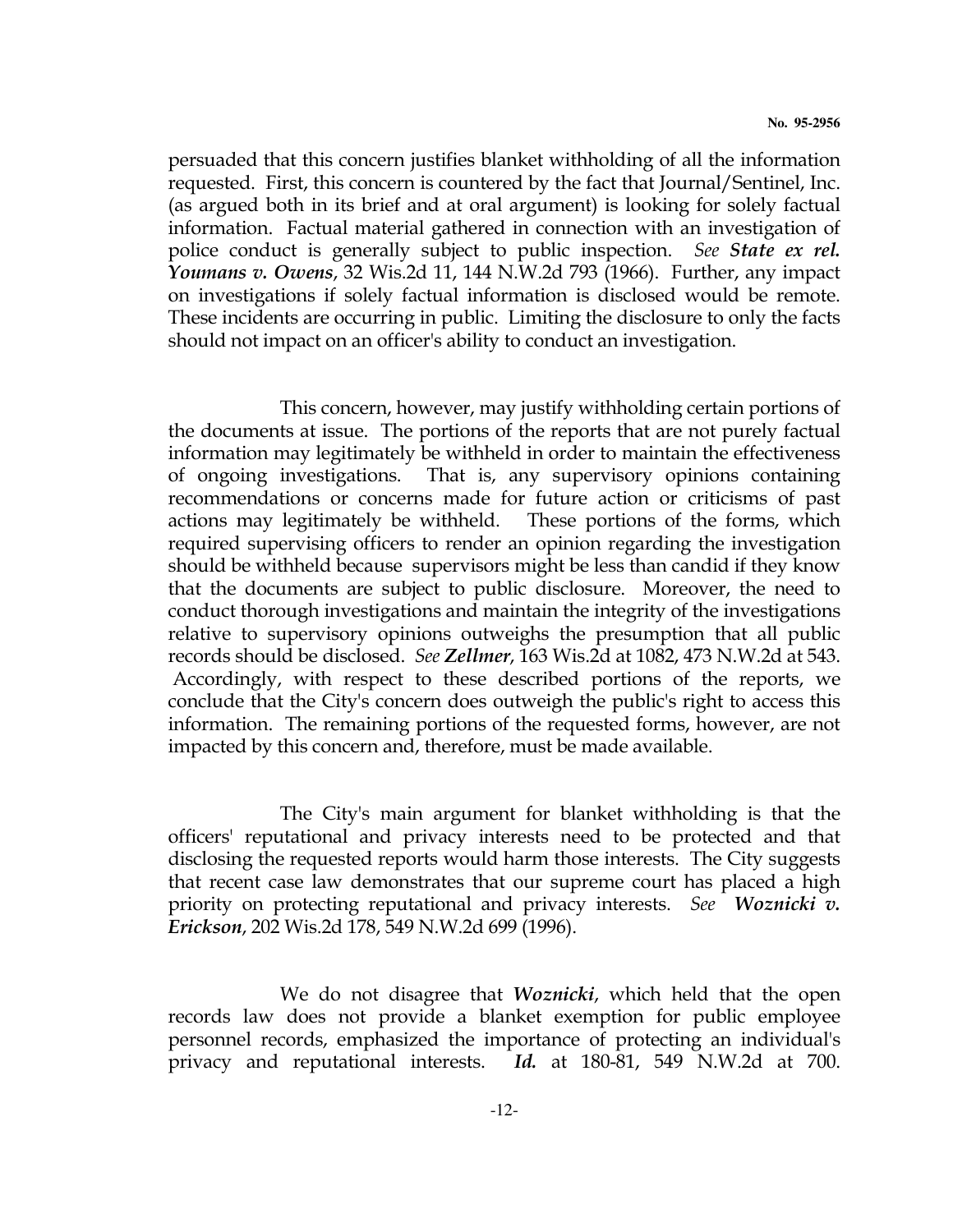Nevertheless, *Woznicki* is very different from the instant case and we are therefore not wholly persuaded by the City's arguments of its application in this regard.

The instant case, unlike *Woznicki*, involves police officers who are discharging weapons in public places. When individuals accept positions as police officers, they necessarily relinquish certain privacy rights and must be subject to public scrutiny. See Wisconsin State Journal v. University of Wisconsin-Platteville, 160 Wis.2d 31, 41, 465 N.W.2d 266, 270 (Ct. App. 1990). As a result of their public employment, police officers have a lower expectation of privacy. Wisconsin Newspress, 199 Wis.2d at 788, 546 N.W.2d at 150. Moreover, in *Woznicki*, the reports at issue were a teacher's personnel file and personal phone records, which had been subpoenaed by the district attorney. Id. at 181, 549 N.W.2d at 701. The reports at issue here are factual reports documenting police officers' use of deadly force. The public has a compelling interest in monitoring the use of deadly force by police officers and such interest outweighs the police officers' expectation of privacy with regard to discharging their weapons while working as police officers.

As aptly stated by the trial court:

 [T]here is no more awesome power exercised by government than that of the police. The police have literally the power of life and death over citizens they are to protect, but the power of the police in our republic is limited.... "In recognition of the fact that a representative government is dependent upon an informed electorate, it's declared to be the public policy of this State that all persons are entitled to the greatest possible information regarding the affairs of government and the official acts of those officers and employees who represent them." ... "To that end, Sections [19.32 to 19.37] shall be construed in every instance with a presumption of complete public access consistent with the conduct of governmental business. The denial of public access generally is contrary to public interest and only in an exceptional case may access be denied."...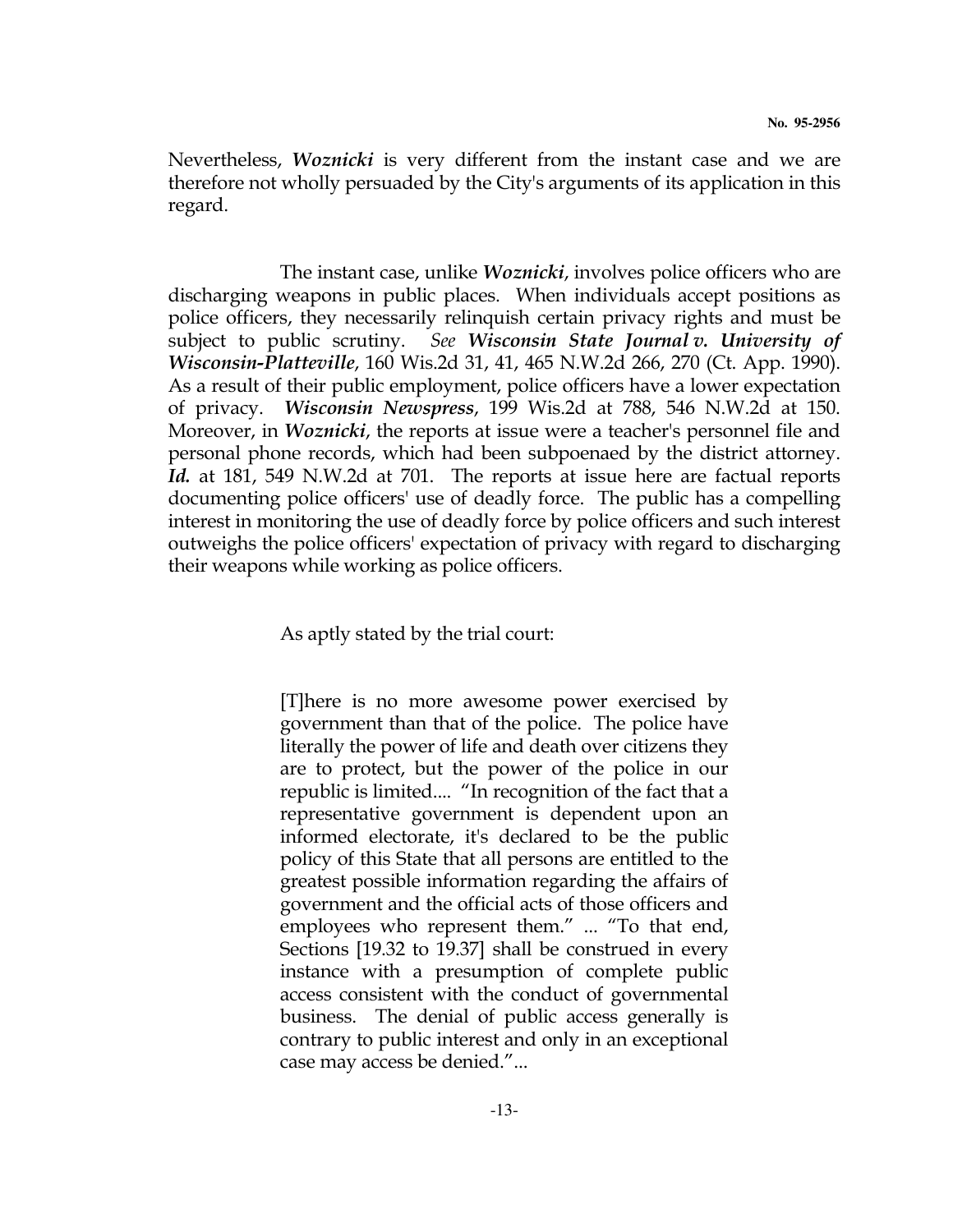[T]his public policy statement must apply ... with utmost vigor to the situation at hand where the information sought concerns the police exercise of its most extreme power, the use of deadly force....

 We conclude, therefore, that under the facts of this case, the public policy favoring the right of inspection of public records and documents is not outweighed by any privacy/reputational concerns. We do accept the City's argument, however, that police officers have a right to keep their home addresses private. Accordingly, any forms containing an officer's home address should have the address redacted before disclosure.

 We also reject the City's claim that the records should not be disclosed because disclosure would give the requestor greater access to the records than is available to the employee. This argument is circular. If the records are available to a requestor under the open records law, then the employee is also entitled to inspect the records. Once the records are made public, it makes no difference who the requestor is.

 The City next claims that disclosing this information would make it more difficult to attract and retain competent police officers. We reject this argument as well. As noted by Journal/Sentinel, Inc., the City fails to support this argument with any facts nor does it demonstrate how this eventually would occur. Regardless, we conclude that the likelihood of such a result is remote—too remote to overcome the policy favoring disclosure of public records. Police officers must necessarily expect close public scrutiny, especially with respect to incidents involving discharge of weapons or use of deadly force.5 Accordingly, it is difficult to ascertain a situation where qualified individuals would choose not to work as police officers merely because the public has the right to inspect the factual information related to deadly force

 $\overline{a}$ 

<sup>&</sup>lt;sup>5</sup> We note that other situations have received similar treatment: personal injury lawsuits, 1983 civil rights claims, and coroner's inquests. *See Tyner v. City of Jackson*, 105 F.R.D. 564 (S.D. Miss. 1985); *Diamond v. City of Mobile*, 86 F.R.D. 324 (S.D. Ala. 1978); *Wood v. Breier*, 54 F.R.D. 7 (E.D. Wis. 1972).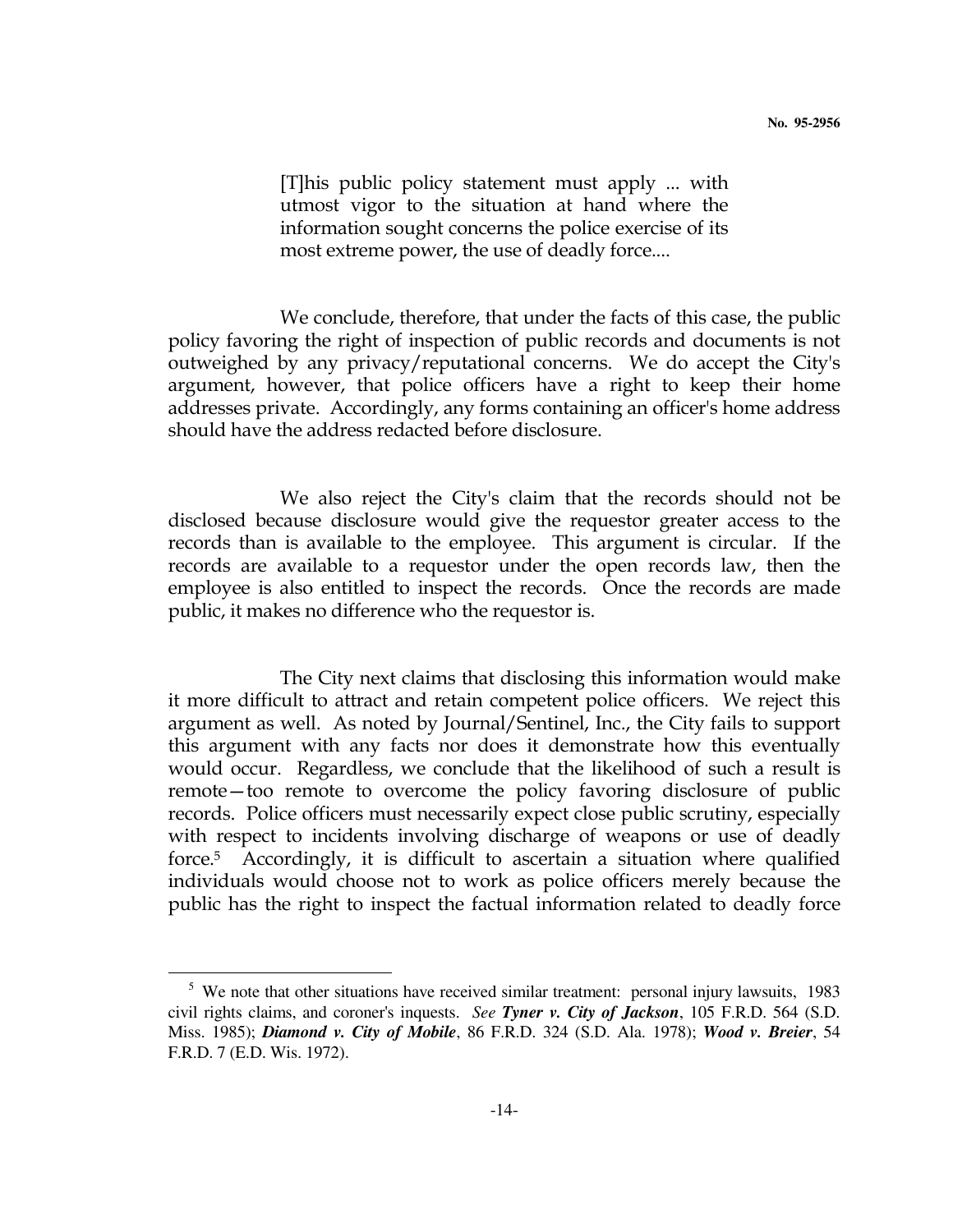incidents. This concern is insufficient to override the strong public interest in disclosure of the factual reports at issue.

 The City next claims that disclosing the requested reports will discourage victims and witnesses from providing information. Again, we disagree. There is no evidence to support this assertion. Moreover, in those situations where victims/witnesses request that their statements be kept in strict confidence, confidentiality can be maintained. The trial court's writ already contains such a provision for redacting statements made in confidence and Journal/Sentinel, Inc. accedes that the public is not entitled to this information. Therefore, we conclude that this concern is insufficient to outweigh the public's compelling interest in accessing the records. Any confidentiality issues can be carefully determined, as needed, by a documentby-document in camera inspection.

 In reviewing each of the City's proposed countervailing interests, we are not persuaded that they justify a blanket withholding of the records at issue. The records sought in this case involve records of the police exercise of its most extreme power, the use of deadly force. The public has a particularly strong interest in monitoring a police department's overall use of deadly force.

 Having applied the balancing test by addressing all of the City's concerns regarding withholding the records, we conclude that the public's particularly strong interest in accessing the majority of this information is not outweighed by any of the concerns set forth by the City. We do, however, conclude that certain portions of the records may be withheld because the countervailing interests raised by the City do outweigh the public's right to access a certain portion of the documents.

 As noted, the public is entitled to inspection of all the factual information regarding the use of deadly force. We interpret this information to include: (1) who discharged a weapon; (2) when it was discharged; (3) the general circumstances surrounding the incident; and (4) the name and identifying information of any victims or witnesses, provided the individuals have not requested confidentiality.